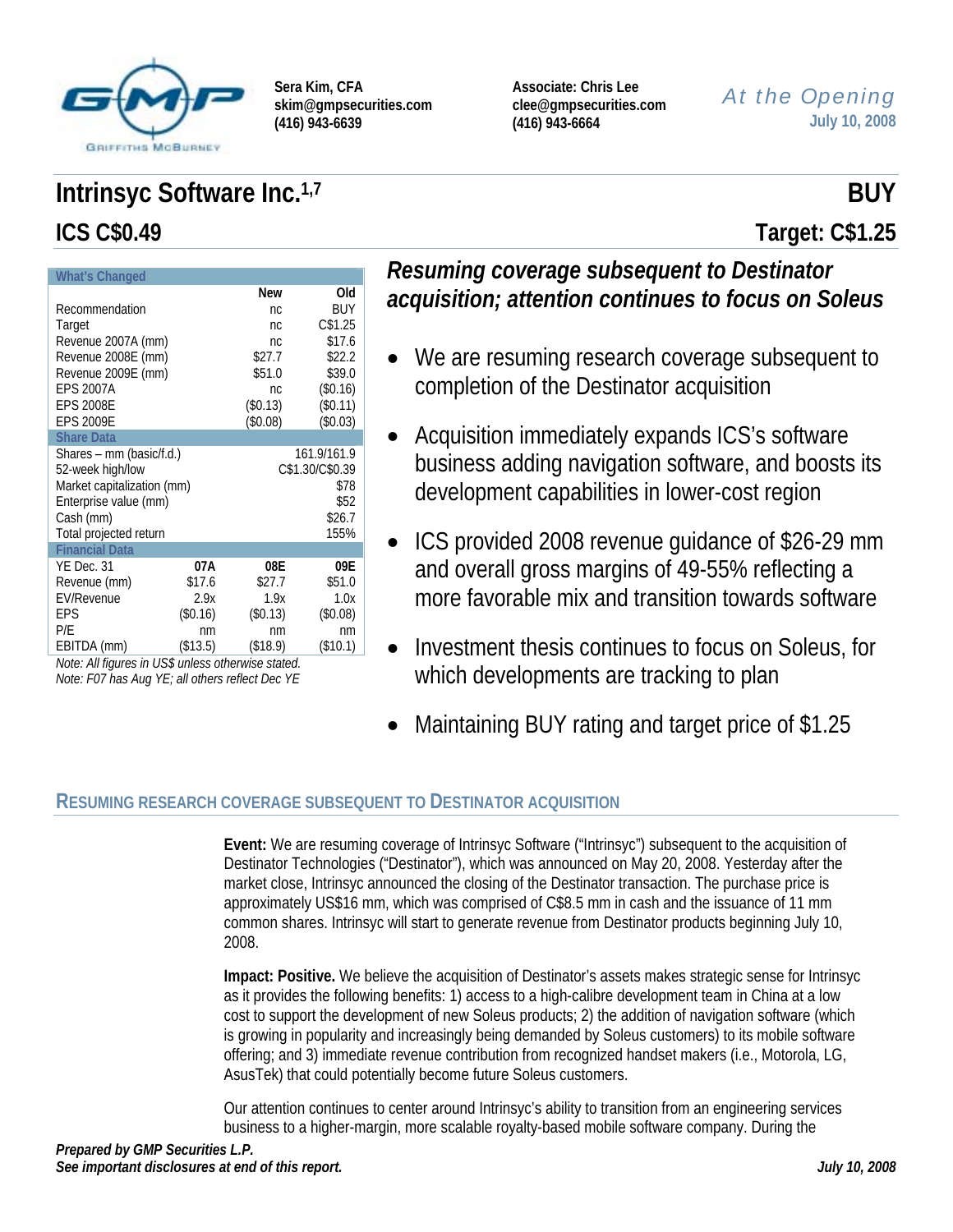

**Associate: Chris Lee clee@gmpsecurities.com (416) 943-6664** 

conference call, management reiterated its ability to announce three new design wins by the end of this year and indicated that existing Soleus devices are tracking to plan to launch during H2/08.

#### **DESTINATOR TRANSACTION DETAILS**

On May 20, 2008, Intrinsyc announced that it will purchase certain Destinator assets at distressed prices as a result of Destinator's filing for bankruptcy. Specifically, the assets acquired included:

- an 80-person wireless software development center in Beijing, China;
- a 25-person development center in Herzliya, Israel;
- navigation and wireless software products; and
- 17 patents granted or pending.

The transaction closed with a purchase price of approximately US\$16.0 mm, of which C\$8.5 mm was in cash (or assumption of liabilities pertaining to the China and Israel subsidiaries) and C\$7.5 mm was in stock (11 mm shares at C\$0.68 per share subject to a six-month lock-up agreement). Management indicated that the purchase price reflects a revenue multiple of roughly 1.4x based on Destinator's historical net revenue (excluding third-party pass through map data revenue).

We like this acquisition because Intrinsyc acquired only the assets they wanted. More specifically, Intrinsyc is not assuming Destinator's financial liabilities except those that pertain to the acquired subsidiaries in China and Israel. In addition, Intrinsyc is not taking on Destinator's management nor the higher-cost European operation.

Since Intrinsyc announced this acquisition, management has worked aggressively to ensure a seamless transition. Intrinsyc has hired roughly 130 people from Destinator, which will be reporting into the senior executive team at Intrinsyc and some of whom will relocate to one of Intrinsyc's facilities.

#### **WHO IS DESTINATOR TECHNOLOGIES?**

Destinator is a navigation software provider headquartered in Toronto. The company's navigation software is instrumental in enabling navigation functionality such as routing and 3-D mapping on personal navigation devices (PNDs) and smartphones – two markets that are in a high-growth phase of their product lifecycle. Among Tier 1 vendors, Destinator is an exclusive provider of onboard GPS technology to Motorola, and also has supply contracts with ASUSTek and LG Electronics.

The Destinator software is compatible with all major operating systems such as Windows Mobile, WinCE, Symbian, and Linux. In addition, the software can be customized to work on any hardware vendor's platform, which provides a large addressable market for the software. To further capitalize on the opportunities in location-based services, Destinator has been developing core functionality to enable content delivery based on user's location, destination, and preferences, which coincides with what Intrinsyc has been envisioning for Soleus.

#### **FINANCIAL IMPACT**

As a result of this transaction, we have made preliminary adjustments to our model. We will revisit our model with more detailed financial disclosure following the next quarterly conference call on August 12, 2008.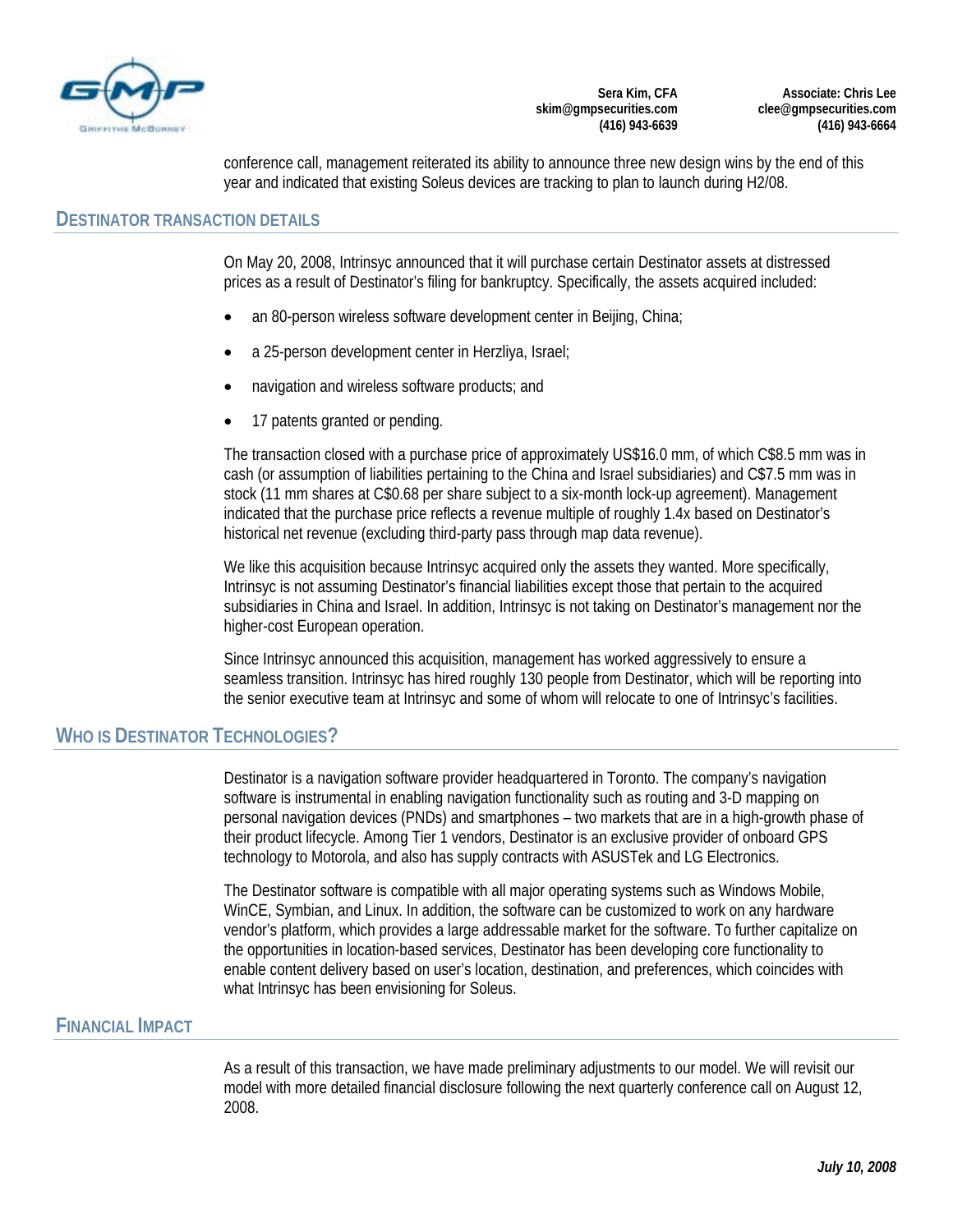

**Associate: Chris Lee clee@gmpsecurities.com (416) 943-6664** 

For F2008, we expect revenue of \$27.7 mm (from \$22.2 mm) to reflect \$5.5 mm in incremental revenue for Destinator. On the bottom line, we expect a loss of (\$20.4 mm), or a loss of (\$0.13) per share. This compares to our previous loss estimate of (\$16.5) mm, or a loss of (\$0.11) per share. Our revised estimates are in line with management's guidance for \$26-29 mm in revenue and 49-55% in gross margin.

For F2009, we expect revenue of \$51.0 mm (from \$39 mm) to reflect incremental revenue of \$12 mm for Destinator. On the bottom line, we expect a loss of (\$13.7 mm), or a loss per share of (\$0.08). This compares to our previous estimate of (\$4.5 mm), or a loss of (\$0.03) per share.

In addition to the incremental revenue for Destinator, the following highlights other changes made to our model:

- The addition of roughly \$13 mm per year in incremental operating expenses to reflect additional headcount from Destinator. According to historical financial statements from Destinator, operating expenses amounted to \$25.4 mm in its fiscal year ending Jan 2008. Intrinsyc believes it can cut operating expenses by at least half immediately.
- Integration expenses of \$1.5-\$2 mm over the next 12 months.
- We have estimated amortization expenses to be \$3 mm per year (we may need to adjust after next conference call).
- We have increased the share count by 11 mm to reflect the shares issued for the transaction.

#### **HOW DOES THIS TRANSACTION BENEFIT INTRINSYC?**

#### *Development center in China accelerates Intrinsyc's development of Soleus 2.0*

The addition of Destinator's wireless software development center in Beijing, China allows Intrinsyc to add a workforce of 80 highly skilled people in a low-cost environment, effectively increasing the development capacity for Soleus while lowering the R&D expense. Management estimates that the acquisition of this development center shaves approximately six months off the company's plans to expand its operations in China as it saves Intrinsyc from having to search for a suitable location and from having to recruit qualified personnel. We believe the time-savings and expanded development capability will help Intrinsyc maintain the company's momentum and hit an important product window to launch Soleus 2.0 by the end of C2008.

#### *Navigation software added to its mobile software offering*

Intrinsyc adds navigation software products to its mobile software offering, which is an application that is growing in popularity and increasingly being demanded by Soleus customers. Industry forecasts from Berg Insight predict 560 million handsets will be GPS-enabled and over 100 million mobile subscribers will use location-based services by 2012. Since Destinator software is compatible with all the major operating systems (i.e., Windows Mobile, Linux, Symbian), we expect the Destinator software to be sold as a stand-alone offering, and be integrated with Soleus as a bundled product making it more attractive to both handset and personal navigation device (PND) manufacturers.

Beyond the general statement that offering navigation functionality is becoming more of a requirement than an option, adding Destinator software to the Soleus offering should help Intrinsyc in two ways: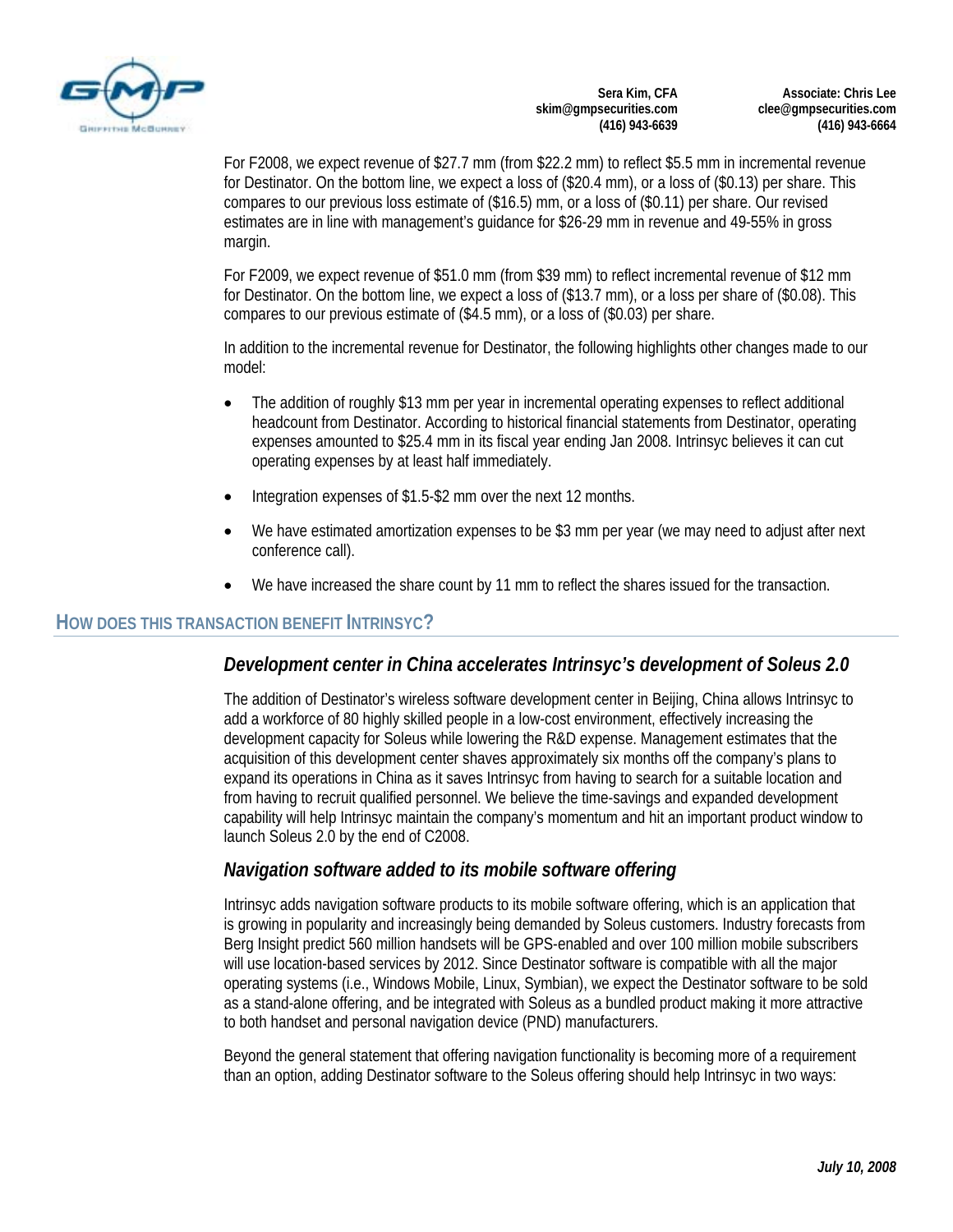

**Associate: Chris Lee clee@gmpsecurities.com (416) 943-6664** 

- Intrinsyc no longer needs to look at paying a third-party license fee to include navigation capability into Soleus devices. By adding Destinator's navigation software to its Soleus offering, we believe the company will be able to increase its software bill-of-materials component in a device.
- With built-in navigation software, Soleus will be more marketable as a package (particularly given rising demand for navigation and location-based services), which could result in a higher win-rate.

#### *Intrinsyc gains access to an \$11 mm+ existing revenue stream*

Destinator has averaged revenue between \$25-\$30 mm per annum. Excluding the third-party pass through map data revenue, we estimate the incremental revenue contribution for Intrinsyc will be more than \$11 mm (based on the revenue multiple and purchase price) with gross margins of 75%-80%. As a result, Intrinsyc expects software revenues (including Soleus, Destinator, and a minor component of legacy software) to represent 32-37% of overall revenue in 2008 (from just 10% in F2007), helping the company to accelerate its transition to a mobile software business model.

## *Opportunities for cross-selling*

Destinator has a number of customers that Intrinsyc's management believes to be prospective customers of Soleus, including Motorola, LG, and AsusTek. A look at the court filings reveals other notable customer names such as Acer, Sony Ericsson, HP, and "several Asian ODMs". A business executive has already been appointed to address these accounts. Working with these accounts will give Intrinsyc insight on their future device requirements.

Similarly, some of Intrinsyc's existing customers are interested in adding GPS functionality to Soleusenabled devices. For example, we believe MSI is already using Destinator software in the 5608 device, which is expected to be launched imminently. Furthermore, because the Destinator software will be compatible with the major operating systems (i.e,. Windows Mobile, Linux, Symbian), the software's large addressable market could be attractive to Intrinsyc's silicon vendor customers.

**Conclusion:** Merging the two companies with complementary products and similar customer needs should drive cross-selling synergies, something that neither company could do alone.

### **SOLEUS UPDATE**

Intrinsyc currently has 6 design wins, including two silicon vendor wins. During the conference call, management reiterated its ability to announce four design wins for 2008, which implies that the company expects to announce three new wins between now and the end of the year. In addition, management indicated that the Soleus devices that were expected to launch in H2/08 are tracking to plan.

**Mitac** – Last month, Intrinsyc announced the launch of the Mio Moov 380 PND (see Exhibit 1) as the first Soleus-based device to hit the market. This device is expected to be released in July 2008 with volume shipments to occur in Q4/08. The Mio Moov 380 is the lightest and slimmest PND on the market with expanded functionality such as desktop connectivity, touchscreen functionality, and route planning.

Mitac also has plans to launch 3G GPS products in H1/09 and given that Soleus now has an available 3G telephony stack, we believe the prospects that one of the devices could be based on the Soleus platform are high. Moreover, given Mitac's experience with the Soleus platform, we believe future product releases could be faster, which means faster ramp of Soleus royalty revenues.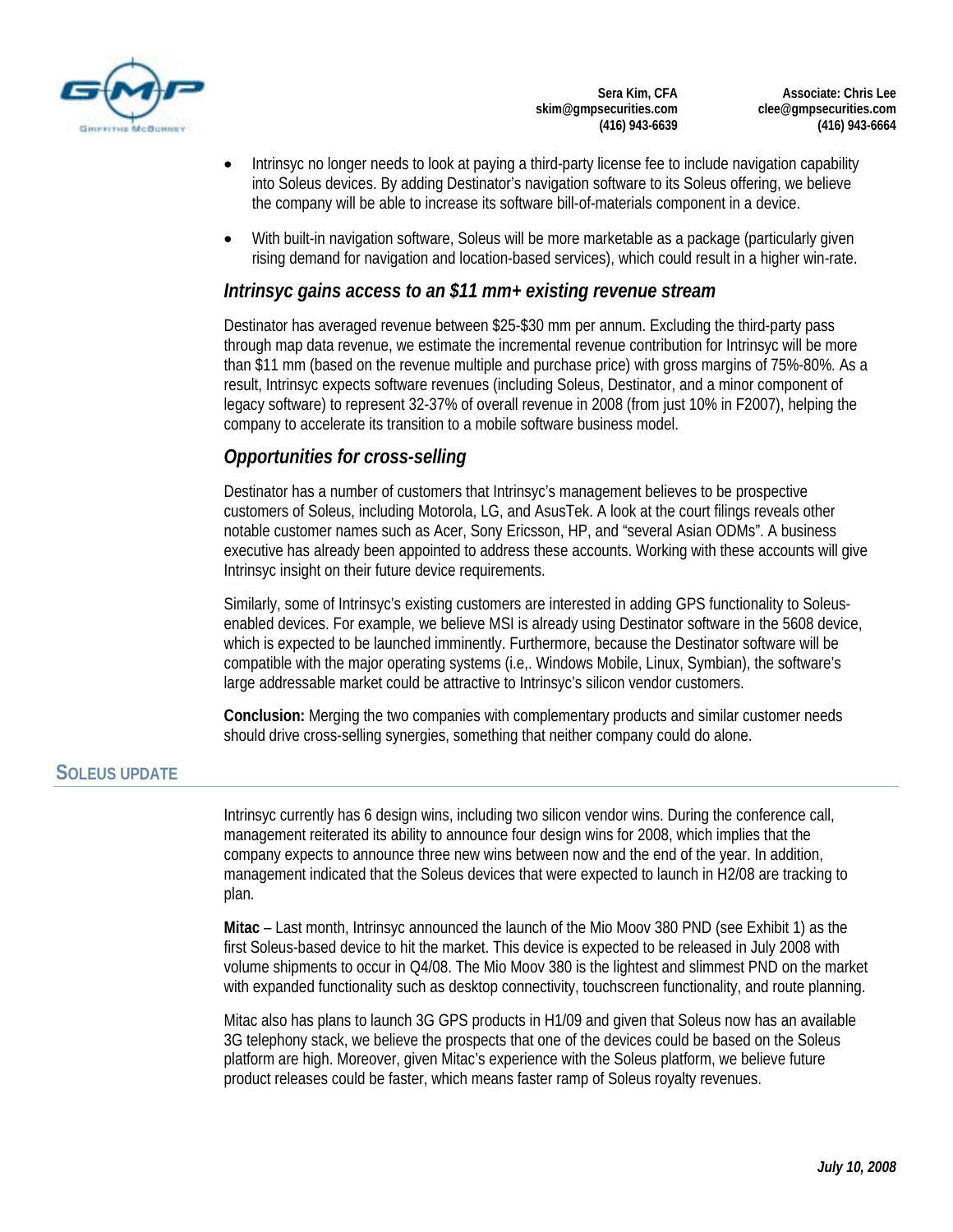

**Associate: Chris Lee clee@gmpsecurities.com (416) 943-6664** 

#### **Exhibit 1: The Mio Moov 380 PND**



*Source: www.navigadget.com* 

**MSI 5608** – The MSI 5608 device (pictured in Exhibit 2) has been in field trials since March and we expect initial shipments to start imminently. This product features mobile television and it was hoped that this product would be ready for the Olympics in Beijing.

#### **Exhibit 2: MSI's 5608 Device**



*Source: www.windowsfordevices.com* 

**Quanta** – We believe the Quanta design win is Polymer Vision's Readius device (pictured in Exhibit 3), whereby Quanta will manufacture the device for Polymer Vision. The Readius device has a rollable display that folds up to be the size of a cell phone, and uses 3G connectivity to download material. This device is based on a Windows CE operating system, and we believe it is using Soleus including the 3G telephony stack. Based on our due diligence, this device will be launched in late Q3/08.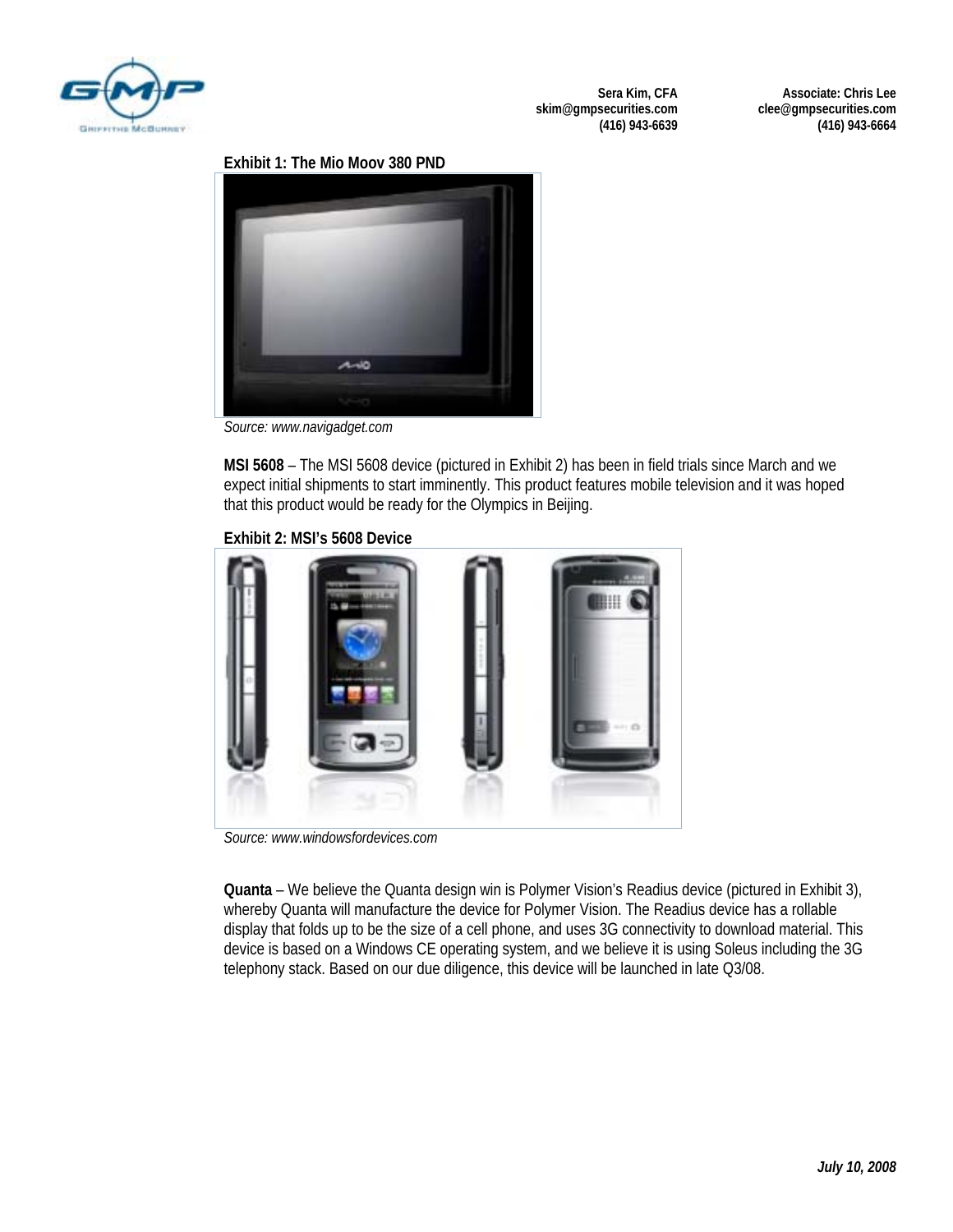

**Associate: Chris Lee clee@gmpsecurities.com (416) 943-6664** 

#### **Exhibit 3: Polymer Vision's Readius**



*Source: www.polymervision.com* 

**Silicon vendors** – During the conference call, management indicated that existing Soleus design wins are tracking to plan. Samsung LSI's first Soleus-based device is expected to begin shipping by late 2008. Recall, silicon wins have the potential for high volumes as the software is marketed with a chipset that can be incorporated into multiple products. We are forecasting initial shipments to begin in Q4/08. Again, it is important to note that despite estimated timelines, actual results could vary depending on their customers' timelines. The other un-named silicon vendor appears to be on track with expectations to release a Soleus-based device in H2/F08.

#### **RECENT INDUSTRY DEVELOPMENTS**

### *WSJ reported that Google's cell phones (based on Android) are proceeding slower than planned*

On June 23, 2008, the Wall Street Journal reported that Google's cell phones (based on the Android OS) are proceeding slower-than-planned. Initial expectations were to release devices by H2/08 but the article suggested that a more realistic scenario is to see a Google-powered phone in Q4/08 and into early 2009. Key issues cited in the article were challenges related to: 1) integrating the software into the cell phones; and 2) customizing the Android software and building custom user interfaces to meet carrier specifications.

In contrast, we note that Intrinsyc's Soleus platform has been proven to work well. MSI was able to come out with a prototype of its 5608 device within 6 months of obtaining the Soleus license, and the product has been in field trials and will soon be ready for commercial launch. While it appears difficult to customize Android software and build custom user interfaces, recall, Soleus (based on a very familiar Windows platform) is easier. In addition, Soleus' tool chain, which we view as a competitive differentiator, makes it easier for handset developers to design cell phones, customize, and easily add features. In addition, while many software developers are waiting for Google's cell phones to gain more traction, we note that there are lots of Windows Mobile software available today, which can be easily ported to Soleus (i.e. 75-90% of the code is re-usable).

#### *Nokia announces the purchase of remaining 52% interest in Symbian*

On June 24, 2008, Nokia announced that it will purchase the remaining 52% interest of Symbian it did not already own for \$410 million, which we estimate values Symbian at roughly 2.3x based on last quarter annualized revenue.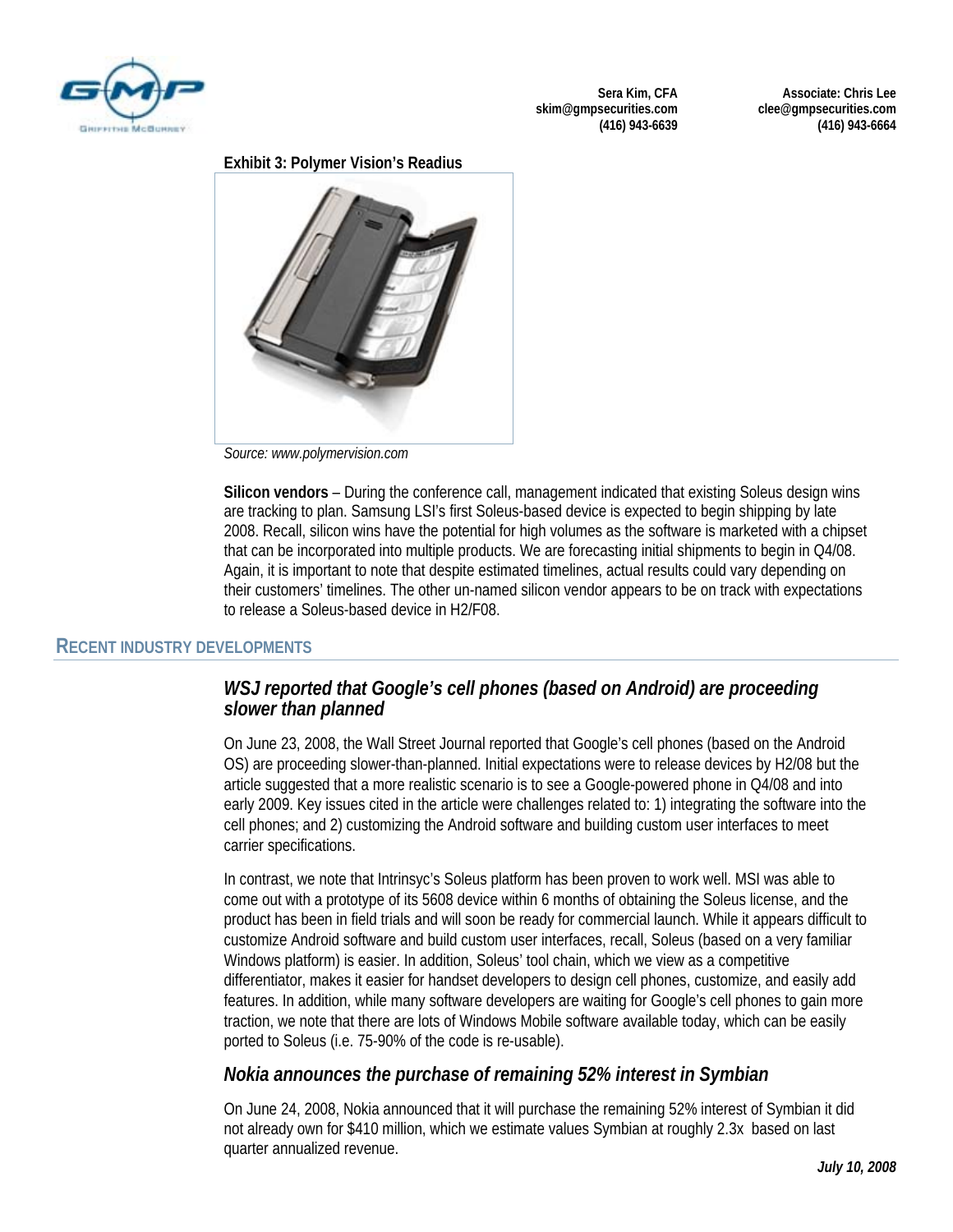

**Associate: Chris Lee clee@gmpsecurities.com (416) 943-6664** 

## *Nokia and partners to form the Symbian Foundation*

Also on June 24, 2008, Nokia, Sony Ericsson, Motorola, and NTT DOCOMO announced their intent to unite the Symbian OS, S60, UIQ and MOAP to create one open mobile software platform, and will establish the Symbian Foundation together with partners including AT&T, LG Electronics, Samsung Electronics, STMicroelectronics, Texas Instruments and Vodafone.

The aim of the Symbian Foundation, a non-profit organization, is to make the mobile software platform available royalty-free to its members starting in Q1/09. Contributions from the Foundation partners through open collaboration should enhance the platform, which should be made available over the next two years.

#### **Implications for Intrinsyc**

- In our view, the Foundation's plans to offer the OS royalty-free does not affect Soleus' business model as there will still be a need for third party licenses to provide value-added functionality. In its last conference call, Nokia said that although the Symbian OS itself will be open-source and the license would be free, many of the value-add options will still require a license from third parties. The true value to handset manufacturers is the higher level platform that provides much of the device's feature functionality, which also supports Intrinsyc's decision to purchase Destinator. The key for investors to remember is that Soleus is not itself an operating system – it is a software layer that sits on top of the operating system, in this case WinCE. In addition, Soleus comes with a unique tool chain, which helps handset designers to easily build new designs. We believe the recent moves by Google and Nokia to create an open source mobile OS opens doors for Intrinsyc longer term. To this end, we believe Intrinsyc will port Soleus to support these OS, which would increase Soleus' addressable market.
- Symbian engineering services likely to increase although engineering services is not the focal point of our investment thesis, as an experienced Symbian development center and as the only Symbian Competence Center based in North America, Intrinsyc's engineering services business stands to benefit if more OEM manufacturers choose to use Symbian.
- Mounting pressure on Microsoft to react to Google and Nokia's recent moves While Android and Symbian have gone the route of open-source to support flexibility and innovation, Windows Mobile, though it has a large developer community, is not flexible. With handset trends pointing towards greater customization requirements by operators, we believe there is mounting pressure for Microsoft to at least partner with a company like Intrinsyc (who is already deeply familiar with Windows) to more aggressively address the demands of the consumer market. A partnership with Intrinsyc would allow Microsoft to keep its Windows Mobile OS for higher-end smartphones, and market Soleus for mass market phones with lots of flexibility in designing innovative phones. Moreover, it would provide Microsoft with a competitive edge relative to Google and Nokia's efforts for an open source mobile platform because Microsoft's OS is tried and tested, is stable, has a large developer community, and has a broad range of third party applications. Soleus is ready today and has proven to help developers come out with new devices faster. In contrast, Google has had issues integrating the software into mobile phones, delaying product launches. And Nokia's Symbian Foundation will take time for it to get up and running (Q1/09) with the platform availability over the next two years.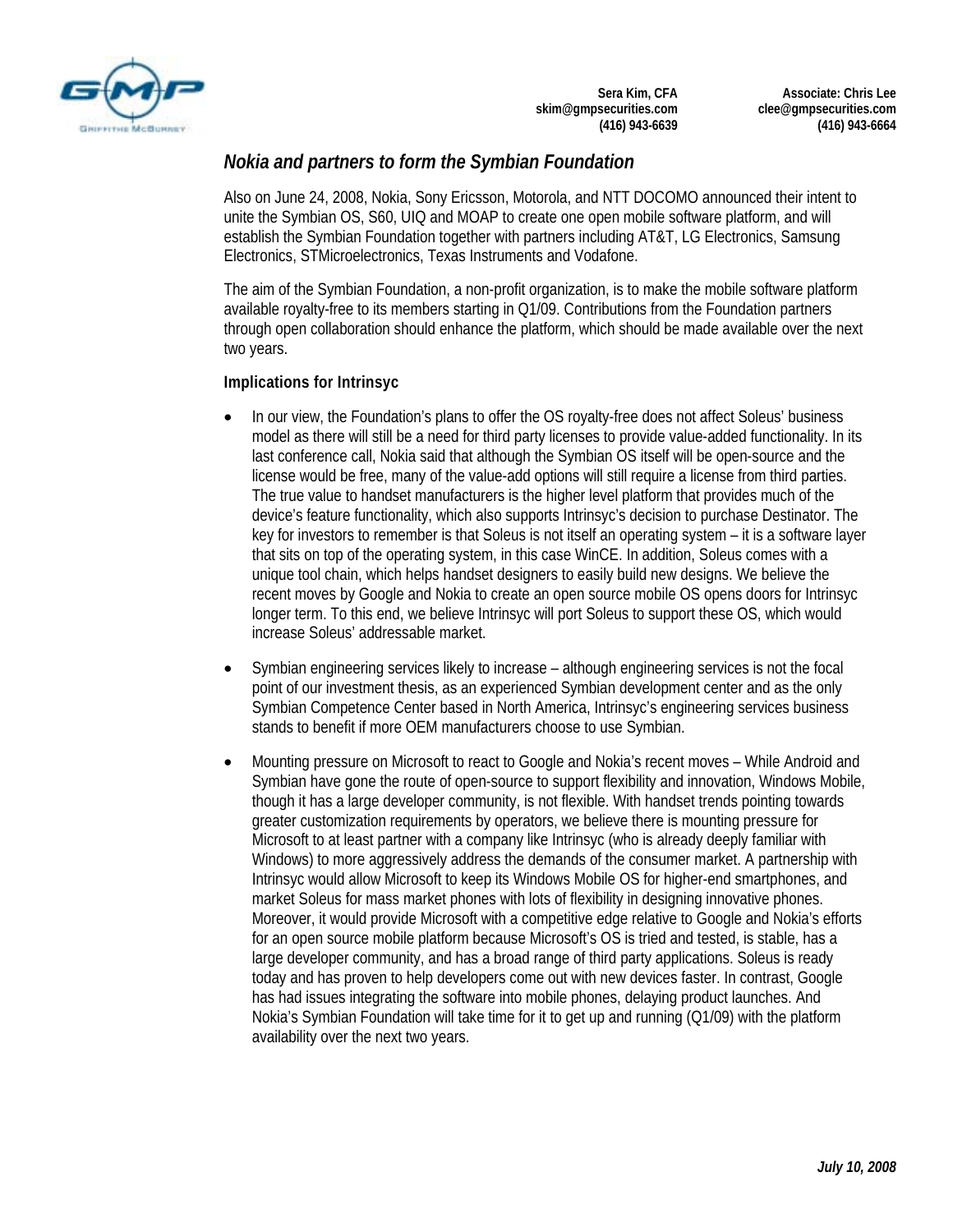

**Associate: Chris Lee clee@gmpsecurities.com (416) 943-6664** 

#### **MAINTAINING BUY RATING AND TARGET PRICE OF C1.25**

We are maintaining our BUY rating and target price of C\$1.25. Our target price is derived by using a sum-of-the-parts method valuing the different businesses. On a consolidated basis, this implies a target C2009 EV/S multiple of 3.5x. At current levels, we believe the shares are undervalued, trading at a C2009 EV/S of 0.9x, which is a discount to the group average of 2.8x.

Intrinsyc's share price has declined over 50% since the company completed its equity financing in February. Based on the growth opportunities ahead, continued traction on Soleus, and the ability to accelerate its mobile software offering with the addition of navigation software, we believe the shares represent an attractive entry point ahead of commercial launches of Soleus-based devices, and new design win announcements expected over the next several months.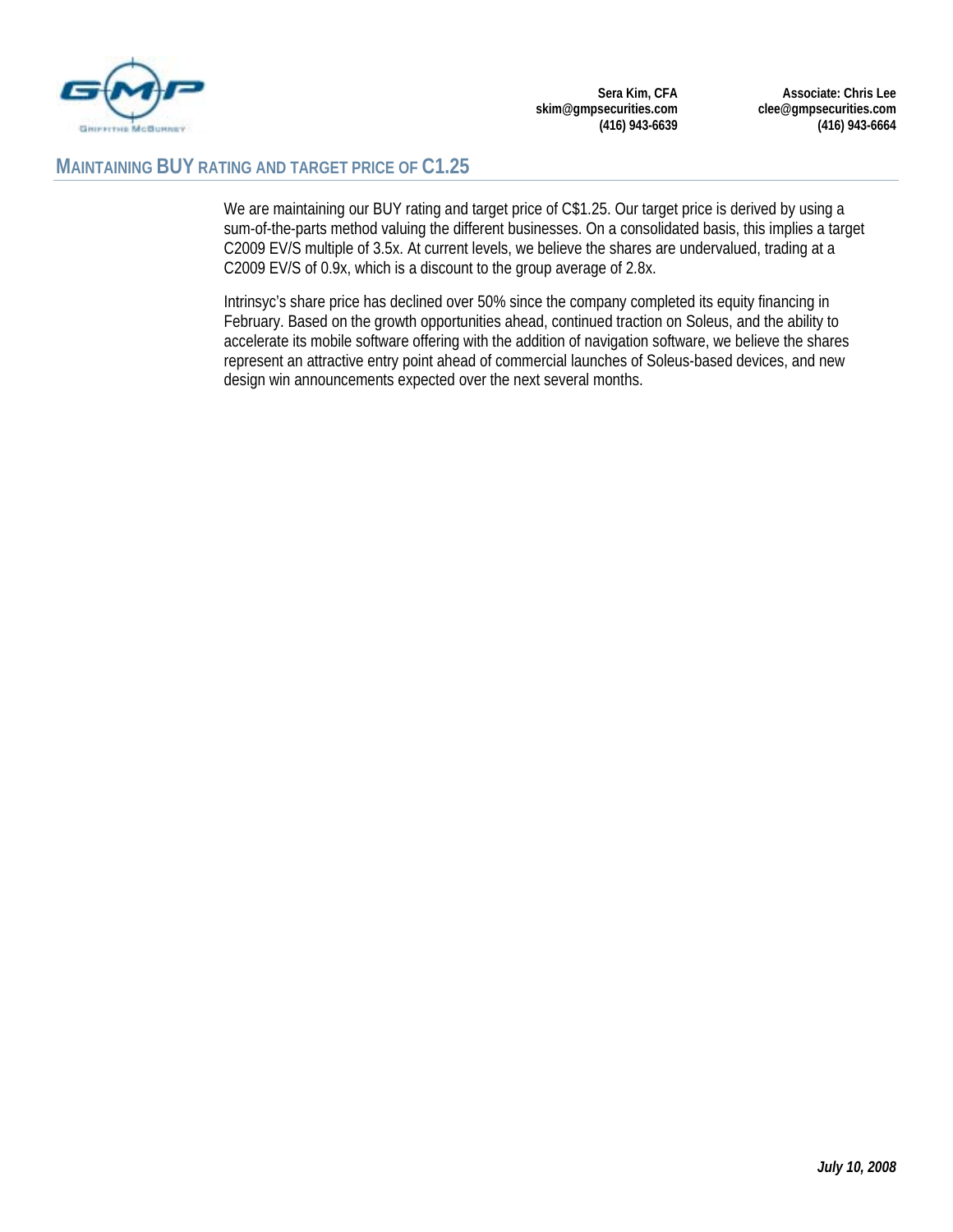

**Associate: Chris Lee clee@gmpsecurities.com (416) 943-6664** 

#### **Income Statement (\$mm, except per share data)**

| Intrinsyc Software                                       | 2004              | 2005              | 2006               |                    | 2007 4mth stub      | 2008E              | 2009E             | 2010E         | F1Q07              | F2Q07              | F3Q07              | F4Q07              | 4mth stub           | F1Q08              | F2Q08E             | F3Q08E          | F4Q08E             | F1Q09E             | F2Q09E             | F3Q09E         | F4Q09E           |
|----------------------------------------------------------|-------------------|-------------------|--------------------|--------------------|---------------------|--------------------|-------------------|---------------|--------------------|--------------------|--------------------|--------------------|---------------------|--------------------|--------------------|-----------------|--------------------|--------------------|--------------------|----------------|------------------|
|                                                          |                   |                   |                    |                    |                     |                    |                   |               |                    |                    |                    |                    |                     |                    |                    |                 |                    |                    |                    |                |                  |
| Hardware revenue                                         | 2.7               | 1.9               | 1.9                | 0.9                | 0.6                 | 1.2                | 0.1               | 0.0           | 0.4                | 0.3                | 0.1                | 0.1                | 0.6                 | 0.6                | 0.3                | 0.2             | 0.1                | 0.1                | 0.0                | 0.0            | 0.0              |
| Software revenue- Enterprise Interop Solutions           | 3.1               | 2.7               | 1.8                | 1.8                | 0.4                 | 1.3                | 0.5               | 0.0           | 0.4                | 0.4                | 0.4                | 0.5                | 0.4                 | 0.5                | 0.3                | 0.3             | 0.2                | 0.2                | 0.2                | 0.1            | 0.1              |
| Software revenue - Soleus/Destinator                     |                   |                   |                    | 0.2                | 0.1                 | 7.8                | 31.4              | 51.4          |                    |                    | 0.1                | 0.1                | 0.1                 | 0.2                | 0.2                | 3.2             | 4.2                | 5.4                | 6.9                | 8.8            | 10.2             |
| Services revenue - Engineering services                  | 9.4               | 12.9              | 14.9               | 16.8               | 4.1                 | 17.5               | 19.0              | 20.6          | 4.2                | 4.3                | 4.5                | 3.8                | 4.1                 | 4.3                | 4.3                | 4.4             | 4.5                | 4.6                | 4.7                | 4.8            | 4.9              |
| Revenue                                                  | 15.2              | 17.5              | 18.7               | 19.7               | 5.2                 | 27.7               | 51.0              | 72.0          | 5.0                | 5.0                | 5.1                | 4.5                | 5.2                 | 5.6                | 5.1                | 8.0             | 9.0                | 10.3               | 11.8               | 13.7           | 15.2             |
| % Q/Q change                                             |                   |                   |                    |                    |                     |                    |                   |               | 2%                 | 0%                 | 1%                 | $-11%$             | n/a                 | n/a                | $-8%$              | 57%             | 12%                | 15%                | 14%                | 17%            | 11%              |
| % Y/Y change                                             | 9.3%              | 15.6%             | 6.4%               | 5.6%               | n/a                 | 40.5%              | 84.1%             | 41.2%         | 10%                | 5%                 | 16%                | $-8%$              | n/a                 | n/a                | n/a                | n/a             | n/a                | 85%                | 129%               | 71%            | 70%              |
|                                                          |                   |                   |                    |                    |                     |                    |                   |               |                    |                    |                    |                    |                     |                    |                    |                 |                    |                    |                    |                |                  |
| Cost of sales                                            | 8.4               | 9.1               | 11.3               | 10.0               | 3.2                 | 12.6               | 16.3              | 19.6          | 2.7                | 2.6                | 2.5                | 2.3                | 3.3                 | 3.0                | 2.9                | 3.3             | 3.4                | 3.7                | 3.9                | 4.2            | 4.5              |
| <b>Gross profit</b>                                      | 6.8               | 8.5               | 7.3                | 9.7                | 2.0                 | 15.1               | 34.6              | 52.4          | 2.3                | 2.5                | 2.6                | 2.2                | 1.9                 | 2.5                | 2.3                | 4.7             | 5.5                | 6.6                | 7.9                | 9.5            | 10.7             |
| Gross margin %                                           | 44.6%             | 48.2%             | 39.3%              | 49.1%              | 39.0%               | 54.5%              | 68.0%             | 72.8%         | 46.1%              | 49.3%              | 51.8%              | 49.1%              | 36.4%               | 45.7%              | 44.4%              | 59.1%           | 61.8%              | 64.1%              | 66.8%              | 69.1%          | 70.4%            |
|                                                          |                   |                   |                    |                    |                     |                    |                   |               |                    |                    |                    |                    |                     |                    |                    |                 |                    |                    |                    |                |                  |
| Administration                                           | 3.2               | 4.2               | 5.4                | 5.2                | 2.2                 | 7.6                | 10.0              | 8.2           | 1.1                | 1.4                | 1.4                | 1.3                | 2.2                 | 1.8                | 1.8                | 2.0             | 2.0                | 2.0                | 2.0                | 3.0            | 3.0              |
| Marketing & sales                                        | 3.0               | 3.0               | 3.5                | 6.6                | 2.4                 | 9.4                | 12.2              | 12.7          | 1.3                | 1.7                | 1.7                | 1.8                | 2.4                 | 1.8                | 1.8                | 2.8             | 3.0                | 3.1                | 3.0                | 3.0            | 3.1              |
| Research & development                                   | 1.7               | 4.0               | 11.0               | 12.0               | 3.3                 | 14.0               | 18.0              | 18.3          | 3.0                | 3.3                | 3.0                | 2.8                | 3.3                 | 2.5                | 2.5                | 4.5             | 4.5                | 4.5                | 4.5                | 4.5            | 4.5              |
| Amortization                                             | 1.1               | 0.8               | 1.1                | 0.8                | 0.3                 | 2.2                | 4.0               | 4.3           | 0.2                | 0.2                | 0.2                | 0.2                | 0.3                 | 0.2                | 0.2                | 0.8             | 1.0                | 1.0                | 1.0                | 1.0            | 1.0              |
| Stock-based compensation                                 | 0.6               | 0.8               | 0.9                | 0.7                | 0.2                 | 1.2                | 1.5               | 1.9           | 0.2                | 0.2                | 0.1                | 0.2                | 0.2                 | 0.3                | 0.3                | 0.3             | 0.3                | 0.4                | 0.4                | 0.4            | 0.4              |
| Restructuring/Integration costs                          | 0.6               | 0.0               | 0.0                | 0.0                | 0.7                 | 1.0                | 1.0               | 0.0           | 0.0                | 0.0                | 0.0                | 0.0                | 0.7                 | 0.0                | 0.0                | 0.5             | 0.5                | 0.5                | 0.5                | 0.0            | 0.0              |
| Technology Partnerships Canada Funding Investm           | (0.2)             | 0.2               | 0.3                | 0.3                | 0.0                 | 0.8                | 2.1               | 5.5           | 0.0                | 0.0                | 0.2                | 0.1                | 0.0                 | 0.0                | 0.3                | 0.4             | 0.0                | 0.3                | 0.6                | 1.0            | 0.2              |
|                                                          |                   |                   |                    |                    |                     |                    |                   |               |                    |                    |                    |                    |                     |                    |                    |                 |                    |                    |                    |                |                  |
| Earnings (loss) from operations                          | (3.3)             | (4.6)             | (14.7)             | (15.9)             | (7.0)               | (21.1)             | (14.1)            | 1.6           | (3.5)              | (4.4)              | (3.9)              | (4.2)              | (7.1)               | (4.2)              | (4.7)              | (6.5)           | (5.7)              | (5.1)              | (4.1)              | (3.5)          | (1.4)            |
|                                                          |                   |                   |                    |                    |                     |                    |                   |               |                    |                    |                    |                    |                     |                    |                    |                 |                    |                    |                    |                |                  |
| Foreign exchange (gain) loss                             | (0.0)             | 0.5               | 0.4                | 0.1                | 0.3                 | $-0.2$             | 0.0               | 0.0           | (0.2)              | (0.2)              | 0.5                | 0.1                | 0.3                 | (0.2)              | 0.0                | 0.0             | 0.0                | 0.0                | 0.0                | 0.0            | 0.0              |
| Loss (gain) on disposal of equipment                     | 0.0               | 0.0               | 0.0                | 0.0                | 0.0                 | 0.0                | 0.0               | 0.0           | 0.0                | 0.0                | 0.0                | 0.0                | 0.0                 | 0.0                | 0.0                | 0.0             | 0.0                | 0.0                | 0.0                | 0.0            | 0.0              |
| Interest income                                          | (0.0)             | (0.1)             | (0.6)              | (0.5)              | (0.2)               | $-0.5$             | $-0.4$            | $-0.4$        | (0.2)              | (0.1)              | (0.1)              | (0.2)              | (0.2)               | (0.2)              | (0.1)              | (0.1)           | (0.1)              | (0.1)              | (0.1)              | (0.1)          | (0.1)            |
| Accretion and amortization - long term debt              | 0.0               | 0.0               | 0.7                | 0.9                | 0.0                 | 0.0                | 0.0               | 0.0           | 0.9                | 0.0                | 0.0                | 0.0                | 0.0                 | 0.0                | 0.0                | 0.0             | 0.0                | 0.0                | 0.0                | 0.0            | 0.0              |
| Interest expense - long term debt                        | 0.0               | 0.0               | 0.9                | 0.2                | 0.0                 | 0.0                | 0.0               | 0.0           | 0.2                | 0.0                | 0.0                | 0.0                | 0.0                 | 0.0                | 0.0                | 0.0             | 0.0                | 0.0                | 0.0                | 0.0            | 0.0              |
|                                                          |                   |                   |                    |                    |                     |                    |                   |               |                    |                    |                    |                    |                     |                    |                    |                 |                    |                    |                    |                |                  |
| Earnings (loss) before income taxes                      | (3.2)             | (5.0)             | (16.3)             | (16.7)             | (7.1)               | (20.4)             | (13.7)            | 2.0           | (4.2)              | (4.1)              | (4.3)              | (4.1)              | (7.2)               | (3.8)              | (4.6)              | (6.4)           | (5.6)              | (5.0)              | (4.0)              | (3.4)          | (1.3)            |
|                                                          |                   |                   |                    |                    |                     |                    |                   |               |                    |                    |                    |                    |                     |                    |                    |                 |                    |                    |                    |                |                  |
| Income tax expense (recovery) - current                  | 0.0               | 0.1               | 0.20               | 0.39               | 0.09                | 0.1                | 0.0               | 0.2           | 0.1                | 0.2                | 0.1                | 0.0                | 0.1                 | 0.1                | 0.0                | 0.0             | 0.0                | 0.0                | 0.0                | 0.0            | 0.0              |
| Income tax expense (recovery) - future                   | (0.1)             | (0.1)             | $-0.07$            | $-0.08$            | $-0.04$             | 0.0                | 0.0               | 0.0           | 0.0                | 0.0                | 0.0                | 0.0                | 0.0                 | n n                | 0.0                | 0.0             | 0.0                | n n                | 0.0                | 0.0            | 0.0              |
| Net income (loss)                                        | (3.1)             | (5.0)             | (16.4)             | (17.0)             | (7.2)               | (20.4)             | (13.7)            | 1.8           | (4.3)              | (4.2)              | (4.4)              | (4.1)              | (7.3)               | (3.8)              | (4.6)              | (6.4)           | (5.6)              | (5.0)              | (4.0)              | (3.4)          | (1.3)            |
|                                                          |                   |                   |                    |                    |                     |                    |                   |               |                    |                    |                    |                    |                     |                    |                    |                 |                    |                    |                    |                |                  |
| <b>Basic EPS</b>                                         | (\$0.07)          | (S0.09)           | (S0.24)            | (S0.18)            | (S0.06)             | (S0.13)            | (S0.08)           | \$0.01        | (S0.05)            | (S0.05)            | (\$0.05)           | (S0.03)            | (S0.06)             | (S0.03)            | (50.03)            | \$0.04\$        | (\$0.03)           | (S0.03)            | (S0.03)            | (S0.02)        | (\$0.01)         |
| <b>FD EPS</b>                                            | (S0.07)           | (\$0.09)          | (S0.24)            | (S0.18)            | (\$0.06)            | (S0.13)            | (S0.08)           | \$0.01        | (S0.05)            | (\$0.05)           | (S0.05)            | (S0.03)            | (S0.06)             | (\$0.03)           | (50.03)            | (S0.04)         | (S0.03)            | (S0.03)            | (S0.03)            | (50.02)        | (\$0.01)         |
|                                                          |                   |                   |                    |                    |                     |                    |                   |               |                    |                    |                    |                    |                     |                    |                    |                 |                    |                    |                    |                |                  |
| Weighted average basic shares outstanding                | 41.6              | 54.5              | 67.6               | 94.2               | 119.5               | 151.5              | 161.9             | 161.9         | 83.0               | 83.0               | 91.0               | 119.               | 119.                | 131.1              | 150.9              | 161.9           | 161                | 161.9              | 161.9              | 161.9          | 161.9            |
| Weighted Average fully diluted shares outstanding        | 41.6              | 54.5              | 67.6               | 94.2               | 119.5               | 151.5              | 161.9             | 161.9         | 83.0               | 83.0               | 91.0               | 119.3              | 119.5               | 131.1              | 150.9              | 161.9           | 161.9              | 161.9              | 161.9              | 161.9          | 161.9            |
|                                                          |                   |                   |                    |                    |                     |                    |                   |               |                    |                    |                    |                    |                     |                    |                    |                 |                    |                    |                    |                |                  |
| Depreciation and Amortization                            | 1.1               | 0.8               | 1.8                | 1.7                | 0.3                 | 2.2                | 4.0               | 4.3           | 1.1                | 0.2                | 0.2                | 0.                 | $0$ .               | 0.2                | 0.2                | 0.8             | 1(                 | 1.0                | 1.0                | 1.0            | 0.3              |
| <b>EBITDA</b>                                            | (2.2)             | (3.8)             | (12.9)             | (14.2)             | (6.7)               | (18.9)             | (10.1)            | 5.9           | (2.4)              | (4.1)              | (3.7)              | (4.0)              | (6.9)               | (4.0)              | (4.5)              | (5.7)           | (4.7)              | (4.1)              | (3.1)              | (2.5)          | (1.1)            |
|                                                          |                   |                   |                    |                    |                     |                    |                   |               |                    |                    |                    |                    |                     |                    |                    |                 |                    |                    |                    |                |                  |
| Margin Analysis/Forecast Assumptions:                    |                   |                   |                    |                    |                     |                    |                   |               |                    |                    |                    |                    |                     |                    |                    |                 |                    |                    |                    |                |                  |
| Engineering Services g/g change                          |                   |                   |                    |                    |                     |                    |                   |               | 2.0%               | 0.3%               | 0.0%               | $-11.59$           | 14.19               | 5.2%               | $-8.3%$            | $-1.0%$         | $-1.09$            | 2.1%               | $-1.0%$            | 1.0%           | 1.0%             |
| Mobile Products Group q/q change                         |                   |                   |                    |                    |                     |                    |                   |               |                    |                    |                    | 8.0%               | 72.8%               | 50.0%              | 10.5%              | 1272.6%         | 30.7%              | 29.3%              | 28.6%              | 27.4%          | 16.2%            |
| Q/Q revenue growth                                       |                   |                   |                    |                    |                     |                    |                   |               | 2.0%               | 0.3%               | 1.5%               | $-11.3%$           | 15.1%               | 6.4%               | $-7.6%$            | 56.6%           | 11.59              | 14.7%              | 14.5%              | 16.5%          | 10.8%            |
| Engineering Services y/y change                          |                   | 15.6%             | 6.4%               | 4.8%               | n/a                 | 1.8%               | $-1.5%$           | 5.1%          | 2.0%               | 0.3%               | 0.0%               | $-11.5%$           | 14.1%               | 5.2%               | $-8.3%$            | $-1.0%$         | $-1.09$            | 2.1%               | $-1.0%$            | 1.0%           | 1.0%             |
| Mobile Products Group y/y change                         |                   |                   |                    |                    | n/a                 | 4891.8%            | 302.7%            | 63.8%         |                    |                    |                    |                    |                     |                    | 209.3%             | 3831.5%         | 2872.0%            | 2462.5%            | 2883.2%            | 176.8%         | 146.2%           |
| Y/Y revenue growth                                       | 9.3%              | 15.6%             | 6.4%               | 5.6%               | n/a                 | 40.5%              | 84.1%             | 41.2%         | 10.3%              | 5.1%               | 16.5%              | $-7.9%$            | 4.0%                | 10.3%              | 0.4%               | 77.1%           | 71.69              | 85.1%              | 129.4%             | 70.7%          | 69.6%            |
|                                                          |                   |                   |                    |                    |                     |                    |                   |               |                    |                    |                    |                    |                     |                    |                    |                 |                    |                    |                    |                |                  |
| Gross margin %                                           | 44.6%             | 48.2%             | 39.3%              | 49.1%              | 39.0%               | 54.5%              | 68.0%             | 72.8%         | 46.1%              | 49.3%              | 51.8%              | 49.19              | 36.4%               | 45.7%              | 44.4%              | 59.1%           | 61.89              | 64.1%              | 66.8%              | 69.1%          | 70.4%            |
| Administration (as % of sales)                           | 20.9%             | 23.9%             | 29.0%              | 26.5%              | 41.4%               | 27.5%              | 19.6%             | 11.4%         | 22.4%              | 28.0%              | 27.7%              | 28.09              | 41.49               | 32.8%              | 35.9%              | 24.4%           | 22.29              | 19.5%              | 17.1%              | 21.7%          | 19.6%            |
| Marketing & sales                                        | 20.1%             | 17.2%             | 18.5%              | 33.4%              | 45.2%               | 33.9%              | 23.9%             | 17.6%         | 26.5%              | 33.7%              | 33.9%              | 40.39              | 45.29               | 32.9%              | 35.7%              | 34.2%           | 33.19              | 29.9%              | 25.7%              | 22.2%          | 20.2%            |
| Soleus Development<br>Other R&D                          | 0.0%<br>0.0%      | 17.4%<br>5.7%     | 56.6%<br>2.2%      | 60.6%<br>0.1%      | 64.1%<br>0.0%       | 50.7%<br>0.0%      | 35.3%<br>0.0%     | 25.4%<br>0.0% | 58.8%<br>0.5%      | 65.5%<br>0.0%      | 58.7%<br>0.0%      | 59.5%<br>0.0%      | 64.1%<br>0.0%       | 45.8%<br>0.0%      | 48.7%<br>0.0%      | 56.0%<br>0.0%   | 50.2%<br>0.09      | 43.8%<br>0.0%      | 38.2%<br>0.0%      | 32.8%<br>0.0%  | 29.6%<br>0.0%    |
|                                                          |                   |                   |                    |                    |                     |                    |                   |               |                    |                    |                    |                    |                     |                    |                    |                 |                    |                    |                    |                |                  |
| Research & development                                   | 11.1%             | 23.1%             | 58.8%              | 61.0%              | 64.1%               | 50.7%              | 35.3%             | 25.4%         | 59.3%              | 65.6%              | 57.8%              | 61.69              | 64.19               | 45.8%              | 48.7%              | 56.0%<br>139.5% | 50.29              | 43.8%              | 38.2%              | 32.8%<br>94.5% | 29.6%            |
| Operating expenses (as % of sales)                       | 66.1%<br>$-14.3%$ | 74.6%<br>$-21.7%$ | 118.3%<br>$-69.3%$ | 130.0%<br>$-72.0%$ | 173.2%<br>$-128.8%$ | 130.6%<br>$-68.2%$ | 95.7%<br>$-19.9%$ | 70.6%<br>8.2% | 115.7%<br>$-47.6%$ | 135.7%<br>$-82.2%$ | 128.3%<br>$-72.5%$ | 141.49<br>$-87.49$ | 173.2%<br>$-131.39$ | 120.9%<br>$-71.4%$ | 136.4%<br>$-87.8%$ | $-70.7%$        | 125.39<br>$-52.79$ | 113.6%<br>$-40.0%$ | 102.1%<br>$-26.7%$ | $-18.0%$       | 79.8%<br>$-7.4%$ |
| EBITDA marqin                                            | $-21.5%$          | $-26.4%$          | $-79.0%$           | $-80.9%$           | $-134.2%$           | $-76.1%$           | $-27.7%$          | 2.3%          | $-69.6%$           | $-86.4%$           | $-76.5%$           | $-92.49$           | $-136.89$           | $-75.2%$           | $-92.0%$           | $-80.4%$        | $-63.59$           | -49.4%             | $-35.2%$           | $-25.3%$       | $-9.4%$          |
| EBIT margin (excl. one-time items)<br>Effective tax rate | 4.2%              | 0.3%              | $-0.8%$            | $-1.9%$            | $-0.8%$             | $-0.2%$            | 0.0%              | 9.4%          | $-1.4%$            | $-3.1%$            | $-1.8%$            | $-1.39$            | $-0.8%$             | $-1.2%$            | 0.0%               | 0.0%            | 0.0%               | 0.0%               | 0.0%               | 0.0%           | 0.0%             |

Note: ICS changed its FYE to a calendar year, effective Jan08. As a result, ICS will report a 4-mth stub (Sept 1-Dec 31, 2007) on Mar 20/08.

Note: ICS is changing its reporting currency to US\$ (from C\$) effective Jan08. Prior to this date, figures are in C\$.

Note: Net loss for 4mth stub includes a restructuring charge of \$0.8 mln to reflect closure of UK operations.

*Source: Company reports, GMP*